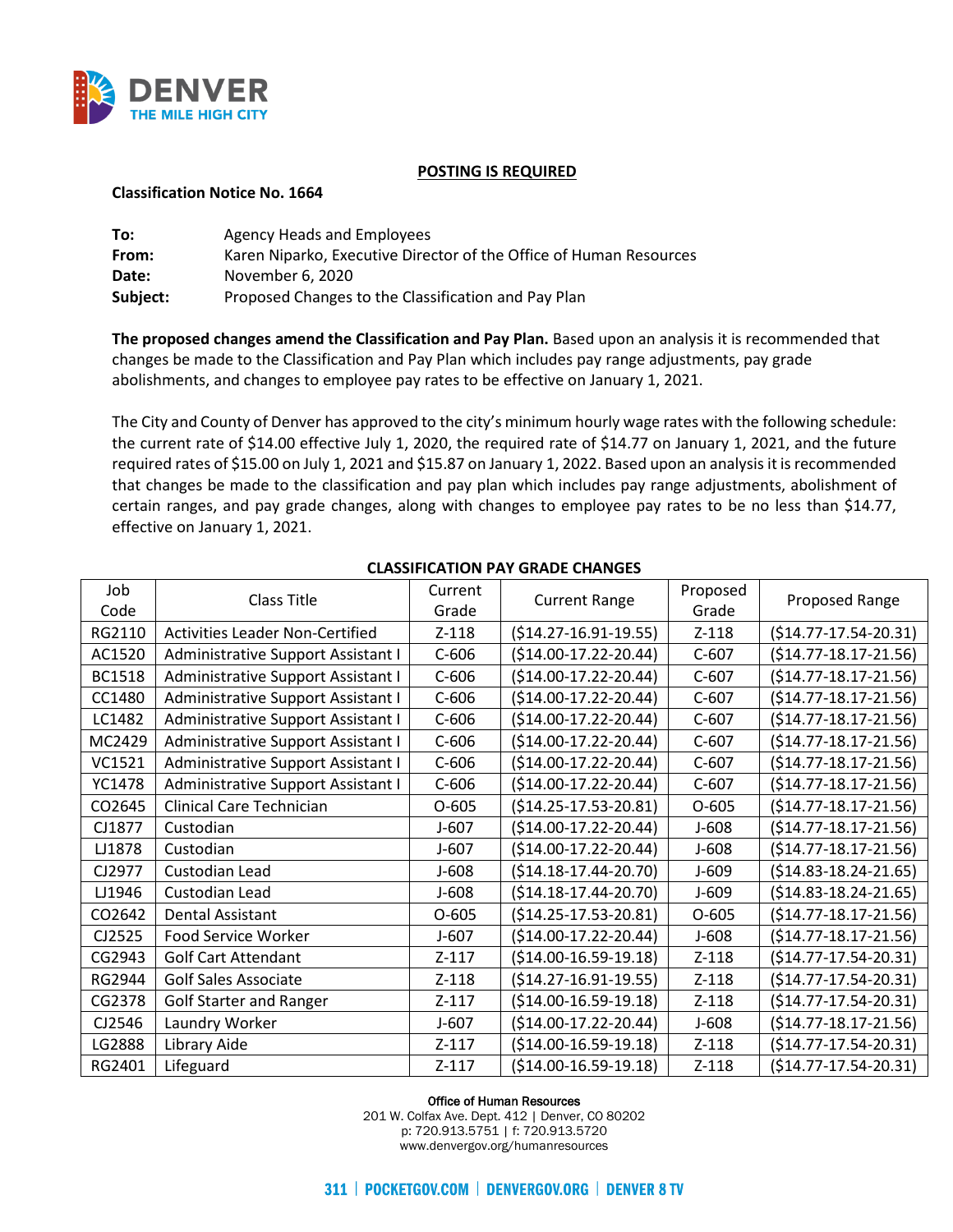

| CG2113 | Park Seasonal Laborer                | $Z - 117$ | $( $14.00-16.59-19.18)$    | $Z-118$ | $(514.77 - 17.54 - 20.31)$ |
|--------|--------------------------------------|-----------|----------------------------|---------|----------------------------|
| CC2741 | Pool Coordinator                     | $C-607$   | $(514.54-17.89-21.23)$     | $C-607$ | $(514.77 - 18.17 - 21.56)$ |
| TB0017 | <b>Public Safety Cadet</b>           | B-403     | (514.00)                   | B-403   | (514.77)                   |
| RG2909 | <b>Recreation Assistant</b>          | $Z - 117$ | $( $14.00-16.59-19.18)$    | $Z-118$ | $(514.77 - 17.54 - 20.31)$ |
| CA2583 | <b>Recreation Instructor</b>         | A-607     | $(514.74-18.13-21.52)$     | A-607   | $(514.77 - 18.17 - 21.56)$ |
| RG2121 | <b>Sports Official Non-Certified</b> | $Z-118$   | $(514.27 - 16.91 - 19.55)$ | $Z-118$ | $(514.77 - 17.54 - 20.31)$ |
| RG2347 | Usher I                              | $Z - 117$ | $( $14.00-16.59-19.18)$    | $Z-118$ | $(514.77 - 17.54 - 20.31)$ |
| TA1585 | Youth Assistant                      | $A-403$   | (514.00)                   | $A-403$ | (514.77)                   |
| CA3142 | Youth Operative Associate            | A-605     | $(514.00-17.22-20.44)$     | A-607   | $(514.77 - 18.17 - 21.56)$ |

## **CURRENT PAY GRADES AND RANGES**

| <b>Compensation Grade</b> | Pay Range<br>Minimum | Q2 Minimum | Q3 Minimum/<br>Range Midpoint | Q4 Minimum | Pay Range<br>Maximum |
|---------------------------|----------------------|------------|-------------------------------|------------|----------------------|
| $A-403$                   | \$14.00              | \$14.00    | \$14.00                       | \$14.00    | \$14.00              |
| A-607                     | \$14.74              | \$16.44    | \$18.13                       | \$19.83    | \$21.52              |
| B-403                     | \$14.00              | \$14.00    | \$14.00                       | \$14.00    | \$14.00              |
| $C-607$                   | \$14.54              | \$16.21    | \$17.89                       | \$19.56    | \$21.23              |
| J-608                     | \$14.18              | \$15.81    | \$17.44                       | \$19.07    | \$20.70              |
| $O-605$                   | \$14.25              | \$15.89    | \$17.53                       | \$19.17    | \$20.81              |
| $Z - 118$                 | \$14.27              | \$15.59    | \$16.91                       | \$18.23    | \$19.55              |

# **PROPOSED PAY GRADES AND RANGES**

| <b>Compensation Grade</b> | Pay Range<br>Minimum | Q2 Minimum | Q3 Minimum/<br>Range Midpoint | Q4 Minimum | Pay Range<br>Maximum |
|---------------------------|----------------------|------------|-------------------------------|------------|----------------------|
| $A-403$                   | \$14.77              | \$14.77    | \$14.77                       | \$14.77    | \$14.77              |
| A-607                     | \$14.77              | \$16.47    | \$18.17                       | \$19.86    | \$21.56              |
| B-403                     | \$14.77              | \$14.77    | \$14.77                       | \$14.77    | \$14.77              |
| $C-607$                   | \$14.77              | \$16.47    | \$18.17                       | \$19.86    | \$21.56              |
| J-608                     | \$14.77              | \$16.47    | \$18.17                       | \$19.86    | \$21.56              |
| $O-605$                   | \$14.77              | \$16.47    | \$18.17                       | \$19.86    | \$21.56              |
| $Z - 118$                 | \$14.77              | \$16.16    | \$17.54                       | \$18.93    | \$20.31              |

# **ABOLISHED PAY GRADES AND RANGES**

| <b>Compensation Grade</b> | Pay Range Minimum | Pay Range Maximum |
|---------------------------|-------------------|-------------------|
| A-605                     | \$14.00           | \$20.44           |
| A-606                     | \$14.10           | \$20.59           |
| $C-606$                   | \$14.00           | \$20.44           |
| $E - 609$                 | \$14.45           | \$21.10           |
| $I-607$                   | \$14.37           | \$20.98           |
| J-607                     | \$14.00           | \$20.44           |
| L-606                     | \$14.08           | \$20.56           |